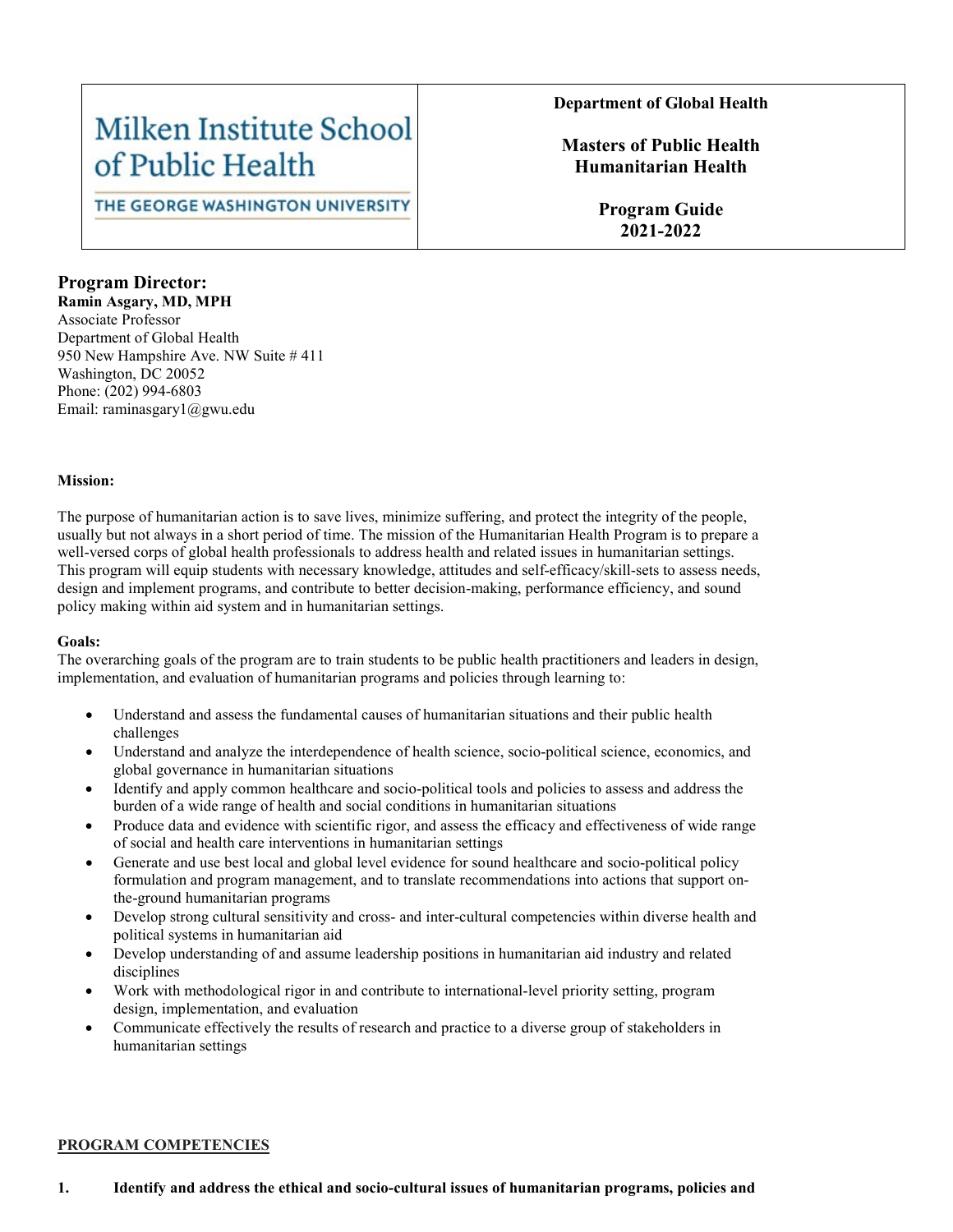#### **research.**

Relevant courses:

- PUBH 6467 Ethics, Accountability and Current Topics in Humanitarian Assistance
- PUBH 6416 Ethical & Cultural Issues in Global Health Research & Programs

#### **2. Explain and analyze major problems and challenges, and their multilevel determinants, challenges in humanitarian settings and strategies and interventions to address them.**

Relevant courses:

- PUBH 6480 Public Health in Humanitarian Settings
- PUBH 6467 Ethics, Accountability and Current Topics in Humanitarian Assistance

## **3. Describe the institutional landscape and the governance system in the aid system, and the interrelationship of foreign policy and health outcomes in humanitarian settings**

Relevant courses:

- PUBH 6480 Public Health in Humanitarian Settings
- PUBH 6467 Ethics, Accountability and Current Topics in Humanitarian Assistance

**4. Communicate public health and medical evidence on humanitarian topics to a variety of audiences including technical experts, lay population, policymakers, and other relevant stakeholders while engaging and working with diverse individuals, organizations, and communities with respect for different values, beliefs and practices** 

Relevant courses

● PUBH 6467 Ethics, Accountability and Current Topics in Humanitarian Assistance

#### **5. Apply the principles of and select monitoring frameworks and evaluation methods for effective humanitarian interventions**.

Relevant courses:

- PUBH 6412 Global Health Quantitative Research Methods
- PUBH 6467 Ethics, Accountability and Current Topics in Humanitarian Assistance

#### **6. Understand and apply leadership and management skills to support implementation of humanitarian operations and policy changes at international level.**

Relevant courses:

● PUBH 6467 Ethics, Accountability and Current Topics in Humanitarian Assistance

#### 7. **Describe various context-specific designs and capacity assessment of humanitarian system and programming, analyze major multi-institutional and multi-sectoral challenges and initiatives and partnerships affecting their performance in humanitarian aid system for sound practice recommendations**

Relevant courses:

- PUBH 6467 Ethics, Accountability and Current Topics in Humanitarian Assistance
- PUBH 6462 Nutrition and Food in Large Humanitarian Emergencies

#### 8. **Describe and assess the inter-relationship between the protection, health promotion, and human rights and population outcomes in humanitarian situations**.

Relevant courses:

- PUBH 6467 Ethics, Accountability and Current Topics in Humanitarian Assistance
- PUBH 6462 Nutrition and Food in Large Humanitarian Emergencies

## **9. Understand and apply the principles of rigorous researching and critical appraisal of publications and evidence, and writing and presenting the findings of research projects in humanitarian settings**

Relevant courses:

- PUBH 6467 Ethics, Accountability and Current Topics in Humanitarian Assistance
- PUBH 6480 Public Health in Humanitarian Settings
- PUBH 6412 Global Health Quantitative Research Methods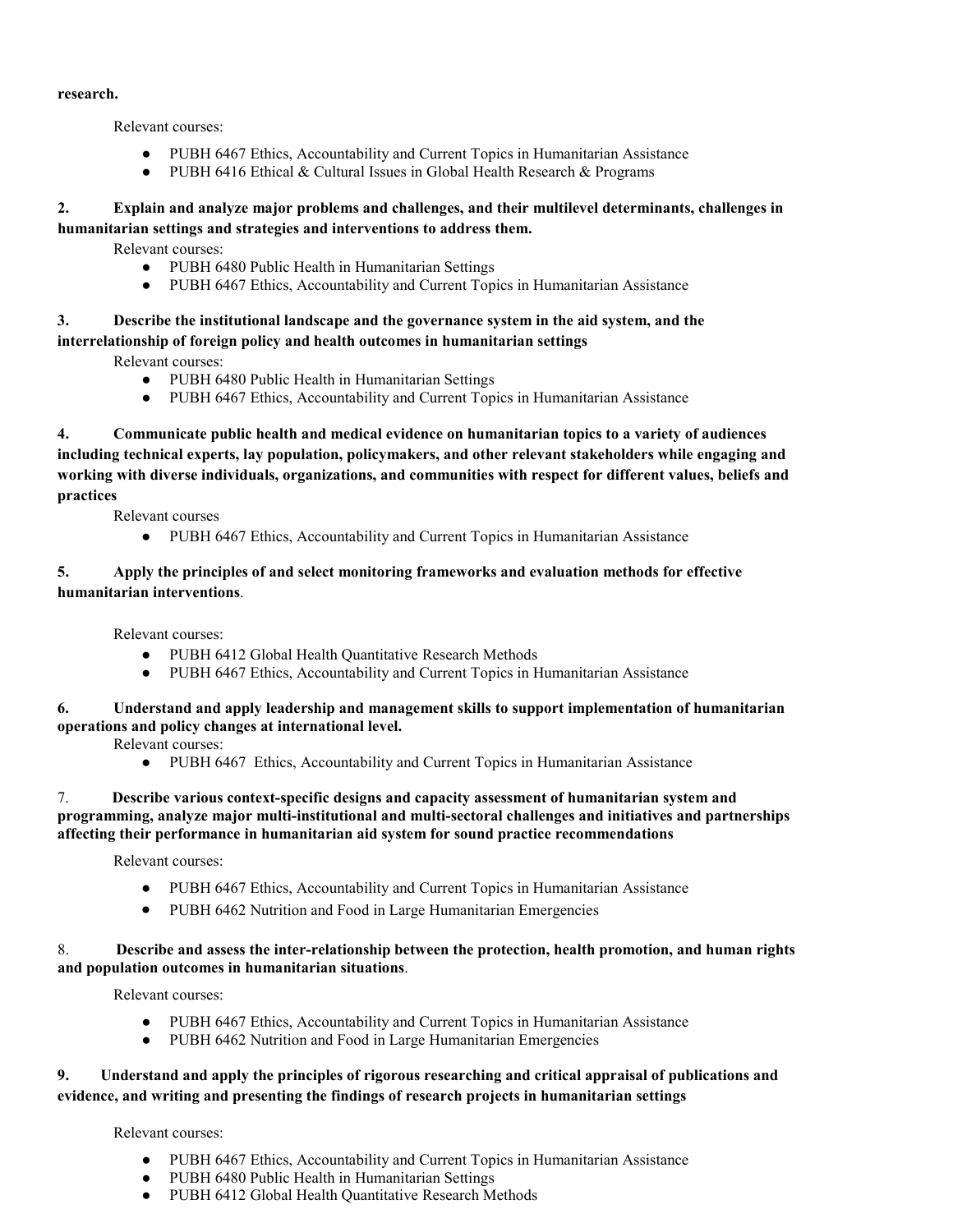**10. Describe and address current main communicable, non-communicable, and other pathologies across the populations, geographic locations, and social and political contexts in the humanitarian field.**

Relevant courses:

● PUBH 6480 Public Health in Humanitarian Settings

#### **Program Requirements:**

**Please make sure to follow the program guide for the academic year in which you matriculated into the program.**

MPH students who select the MPH in Humanitarian Health program enroll in Core Courses (19 credits), Program-Specific Courses (13 credits), highly recommended/program selective courses (8 credits) and general electives (5 credits).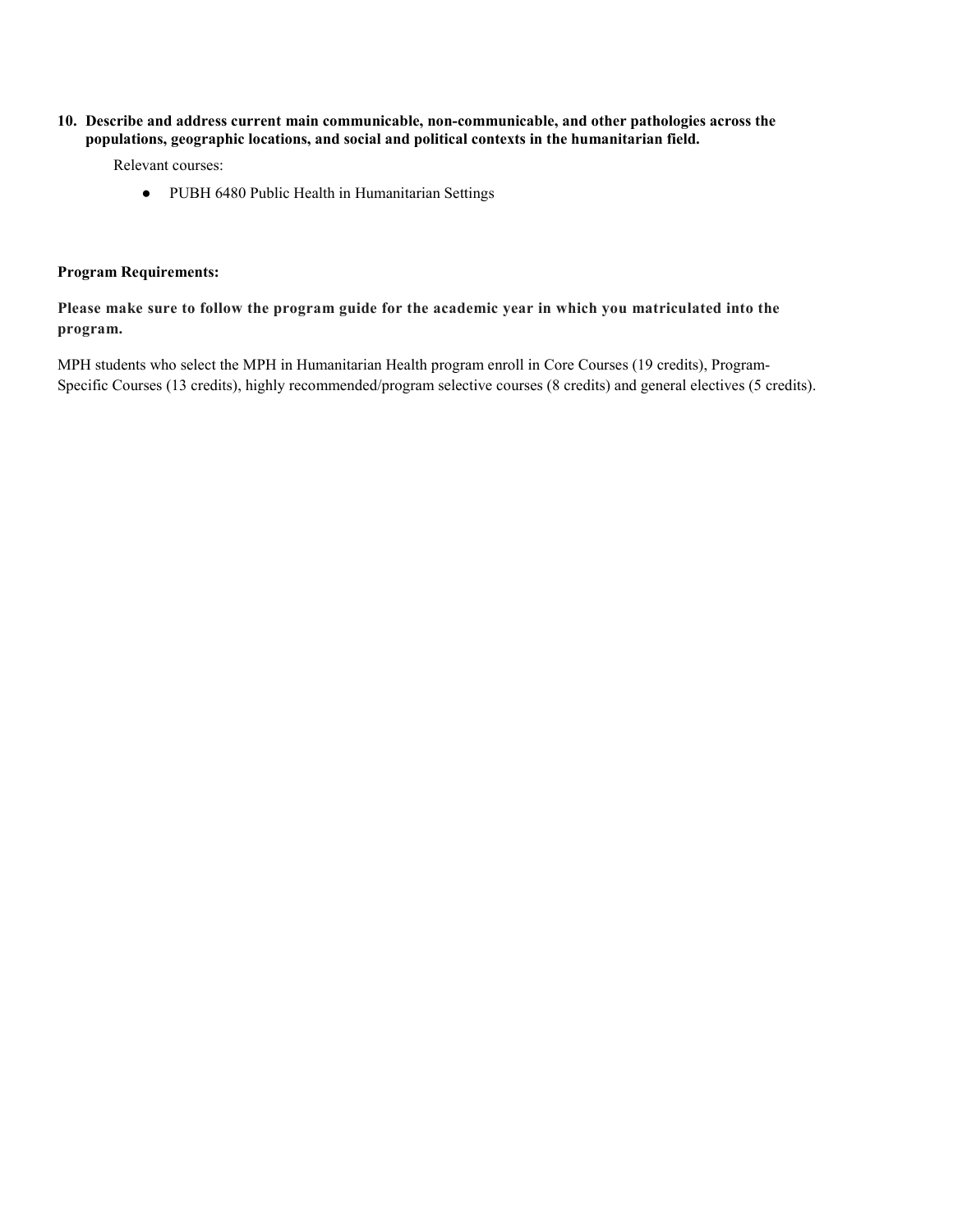# Milken Institute School of Public Health

**Master of Public Health**

**Humanitarian Health**

**Program-at-a-Glance 2021-2022**

## THE GEORGE WASHINGTON UNIVERSITY

| <b>Required Core Courses (19 credits)</b> |                                                                                                                 |                  |                                                |           |       |  |  |  |
|-------------------------------------------|-----------------------------------------------------------------------------------------------------------------|------------------|------------------------------------------------|-----------|-------|--|--|--|
| Course#                                   | <b>Required Core Course</b>                                                                                     | <b>Credits</b>   | <b>Semesters Offered</b>                       |           | Grade |  |  |  |
|                                           |                                                                                                                 |                  | Residential                                    | Online    |       |  |  |  |
| <b>PUBH</b><br>6002                       | Biostatistical Applications for Public Health                                                                   | $\overline{3}$   | Fall, Sp, Sum                                  | All       |       |  |  |  |
| <b>PUBH</b><br>6003                       | Principles and Practice of Epidemiology                                                                         | 3                | Fall, Sp, Sum                                  | All       |       |  |  |  |
| <b>PUBH</b><br>6007                       | Social and Behavioral Approaches to Public Health                                                               | $\overline{2}$   | Fall, Sp, Sum                                  | All       |       |  |  |  |
| <b>PUBH</b><br>6009                       | Fundamentals of Program Evaluation<br>(prerequisite: PUBH 6007)                                                 | $\overline{2}$   | Fall, Sp, Sum                                  | All       |       |  |  |  |
| <b>PUBH</b><br>6011                       | Environmental and Biological Foundations of Public Health                                                       | $\mathfrak{Z}$   | Fall, Sp, Sum                                  | All       |       |  |  |  |
| <b>PUBH</b><br>6012                       | Fundamentals of Health Policy: Public Health and Healthcare                                                     | $\overline{2}$   | Fall, Sp, Sum                                  | All       |       |  |  |  |
| <b>PUBH</b><br>6021                       | Essentials of Public Health Practice and Leadership I:<br>Leading Self and Teams in Public Health               | 1                | Fall, Sp, Sum                                  | All       |       |  |  |  |
| <b>PUBH</b><br>6022                       | Essentials of Public Health Practice and Leadership II:<br>Managing Organizations and Influencing Systems in PH | 1                | Fall, Sp, Sum                                  | All       |       |  |  |  |
| <b>PUBH</b><br>6023                       | Interprofessional Education Experience<br>(prerequisites: all core courses)                                     | $\boldsymbol{0}$ | Fall, Sp, Sum                                  | All       |       |  |  |  |
| <b>PUBH</b><br>6418                       | GH Culminating Experience I: Proposal Development                                                               | $\mathbf{1}$     | Fall, Sp, Sum                                  | n/a       |       |  |  |  |
| <b>PUBH</b><br>6419                       | GH Culminating Experience II<br>Prerequisite 6418                                                               | $\mathbf{1}$     | Fall, Sp, Sum                                  | n/a       |       |  |  |  |
| <b>PUBH</b><br>6000                       | MPH Applied Practice Experience                                                                                 | $\boldsymbol{0}$ | Fall, Sp, Sum                                  | n/a       |       |  |  |  |
| <b>Total</b>                              | <b>Core Credits</b>                                                                                             | 19               |                                                |           |       |  |  |  |
|                                           | <b>Required Program Specific Courses (13 credits)</b>                                                           |                  |                                                |           |       |  |  |  |
| Course#                                   | <b>Required Departmental Courses</b>                                                                            | <b>Credits</b>   | <b>Semesters Offered</b><br>Residential Online |           | Grade |  |  |  |
| <b>PUBH</b><br>6480                       | Public Health in Humanitarian Settings                                                                          | $\boldsymbol{2}$ | Fall                                           | Sp1, Sum  |       |  |  |  |
| <b>PUBH</b><br>6400                       | Global Health Frameworks                                                                                        | $\overline{2}$   | Fall                                           | Fall, Sp2 |       |  |  |  |
| <b>PUBH</b><br>6410                       | Global Health Study Design                                                                                      | 1                | Fall, Sp                                       |           |       |  |  |  |
| <b>PUBH</b><br>6412                       | Global Health Quantitative Research Methods<br>(prerequisite: PUBH 6002)                                        | $\mathfrak{Z}$   | Sp, Sum                                        |           |       |  |  |  |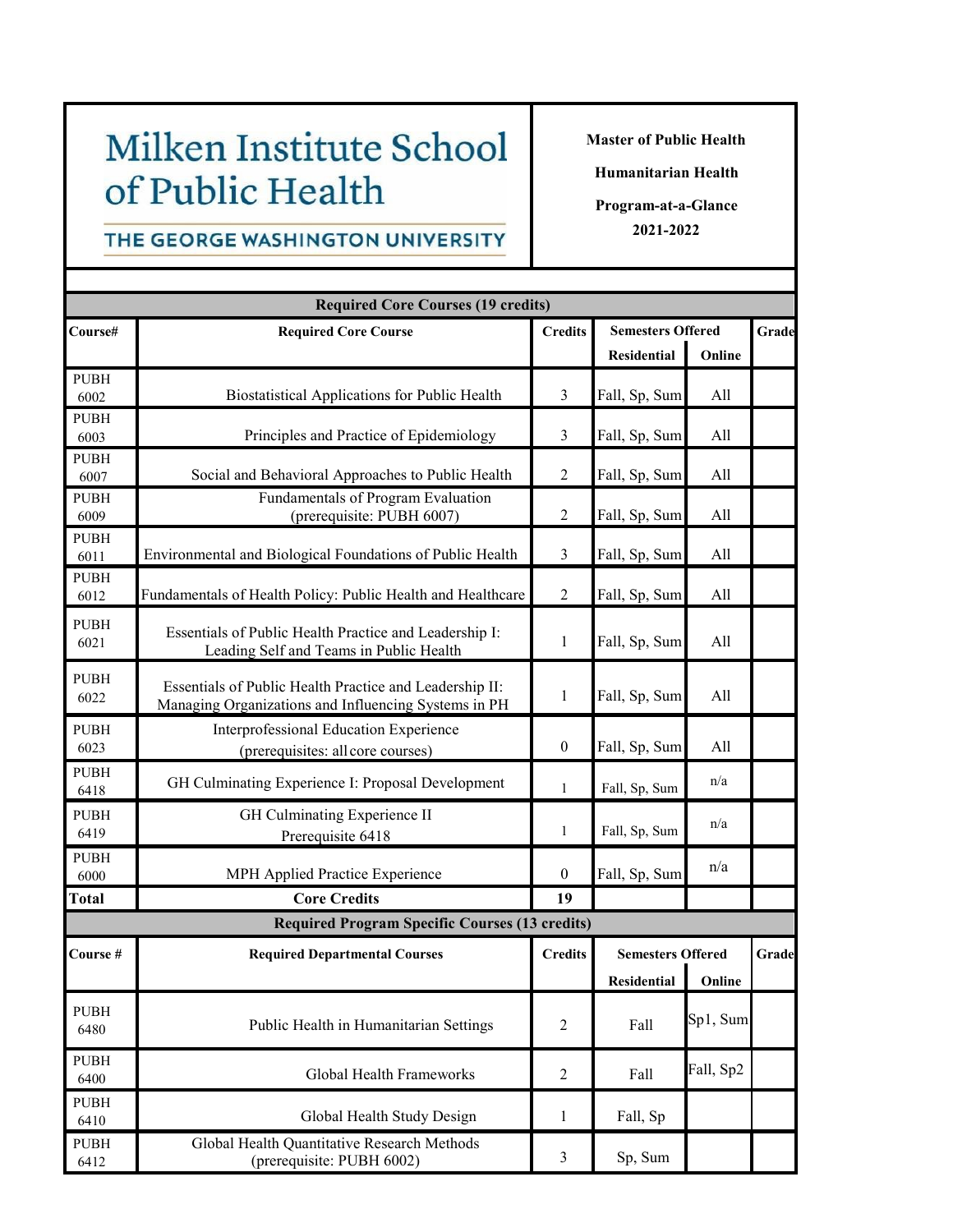| <b>PUBH</b><br>6416                                                                                                                                                                                                                                                       | Ethical & Cultural Issues in Global Health Research &<br>Programs                                            | 1                                    | Fall, Sp                 |           |  |  |  |  |  |
|---------------------------------------------------------------------------------------------------------------------------------------------------------------------------------------------------------------------------------------------------------------------------|--------------------------------------------------------------------------------------------------------------|--------------------------------------|--------------------------|-----------|--|--|--|--|--|
| <b>PUBH</b><br>6467                                                                                                                                                                                                                                                       | Ethics, Accountability, and Current Topics in Humanitarian<br>Assistance<br>(Pre or corequisite: PUBH 6480)  | 3                                    | Fall                     |           |  |  |  |  |  |
| <b>PUBH</b><br>6462                                                                                                                                                                                                                                                       | Nutrition and Food in Large Humanitarian Emergencies<br>(Pre or corequisite: PUBH 6480)                      | 1                                    | Spring                   |           |  |  |  |  |  |
| <b>Total</b>                                                                                                                                                                                                                                                              | <b>Total Program Required Credits</b>                                                                        | 13                                   |                          |           |  |  |  |  |  |
| <b>Choose Selective Courses (Choose 8 credits from below)</b><br>Note: All courses can be taken. Credits exceeding 8 will apply to electives                                                                                                                              |                                                                                                              |                                      |                          |           |  |  |  |  |  |
| Course                                                                                                                                                                                                                                                                    |                                                                                                              |                                      | <b>Semesters Offered</b> |           |  |  |  |  |  |
| #                                                                                                                                                                                                                                                                         | <b>Selective Courses</b>                                                                                     | <b>Credits</b><br><b>Residential</b> |                          |           |  |  |  |  |  |
| <b>PUBH</b><br>6468                                                                                                                                                                                                                                                       | Prep & Response: Epi, Pandemic, Emergency, Disaster                                                          | 2                                    | Fall                     | Online    |  |  |  |  |  |
| <b>PUBH</b><br>6132                                                                                                                                                                                                                                                       | WASH/Disaster Relief Management and Development                                                              | 2                                    | N/A                      | Fall, Sp2 |  |  |  |  |  |
| PUBH<br>6492                                                                                                                                                                                                                                                              | Global Health Programs and Approaches to the Control of Chronic<br><b>Diseases</b>                           | 2                                    | Fall                     |           |  |  |  |  |  |
| <b>PUBH</b><br>6463                                                                                                                                                                                                                                                       | Communication Strategies and Planning in Humanitarian<br>Settings (Prerequisite: PUBH 6480)                  | 2                                    | Fall                     |           |  |  |  |  |  |
| <b>PUBH</b><br>6464                                                                                                                                                                                                                                                       | Mental Health Humanitarian Settings<br>(Pre or corequisite: PUBH 6480)                                       | 1                                    | Spring                   |           |  |  |  |  |  |
| <b>PUBH</b><br>6465                                                                                                                                                                                                                                                       | Reproductive Health and Gender-Based Violence in<br>Humanitarian Settings<br>(Pre or corequisite: PUBH 6480) | 1                                    | Fall                     |           |  |  |  |  |  |
| <b>Total</b>                                                                                                                                                                                                                                                              | <b>Total Program Selective/Highly Recommended</b><br><b>Credits</b>                                          | 8                                    |                          |           |  |  |  |  |  |
| <b>Elective Courses (5 Credits)</b><br>Sample list below.<br>Highly recommend selecting courses from Selective list above that have not yet been chosen.<br>If additional credits are taken from selective list, elective credit requirement will be reduced accordingly. |                                                                                                              |                                      |                          |           |  |  |  |  |  |
| <b>PUBH</b><br>6262                                                                                                                                                                                                                                                       | Introduction to Geographical Information Systems                                                             | 1                                    | Fall, Sp, Sum            |           |  |  |  |  |  |
| <b>PUBH</b><br>6435                                                                                                                                                                                                                                                       | Global Health Program Design and Implementation (Prerequisite:<br>PUBH 6400)                                 | 2                                    | Sp,Sum                   |           |  |  |  |  |  |
| <b>PUBH 6853</b><br>(Old# 6249)                                                                                                                                                                                                                                           | Stat Packages/Data Management & Data Analysis                                                                | 3                                    | Fall,Sp                  |           |  |  |  |  |  |
| <b>PUBH</b><br>6563                                                                                                                                                                                                                                                       | Global Child Health                                                                                          | 2                                    | Fall                     | online    |  |  |  |  |  |
| PUBH<br>6411                                                                                                                                                                                                                                                              | Global Health Qualitative Research Methods                                                                   | 2                                    | Sp, Sum                  |           |  |  |  |  |  |
| <b>PUBH</b><br>6484                                                                                                                                                                                                                                                       | Prevention and Control of Vector Borne Diseases                                                              | 2                                    | Spring                   |           |  |  |  |  |  |
| <b>PUBH</b><br>6441                                                                                                                                                                                                                                                       | Global Health Organizations and Regulations                                                                  | 2                                    | Fall                     |           |  |  |  |  |  |
| <b>PUBH</b><br>6442                                                                                                                                                                                                                                                       | Comparative Global Health Systems                                                                            | 2                                    | Fall                     | All       |  |  |  |  |  |
| <b>PUBH</b><br>6486                                                                                                                                                                                                                                                       | Global Health Programs and Approaches to the Control of<br><b>Infectious Diseases</b>                        | 2                                    | Fall                     | Fall, Sp2 |  |  |  |  |  |
| <b>PUBH</b><br>6263                                                                                                                                                                                                                                                       | Advanced Geographical Information Systems                                                                    | 1                                    | Fall, Sp, Sum            |           |  |  |  |  |  |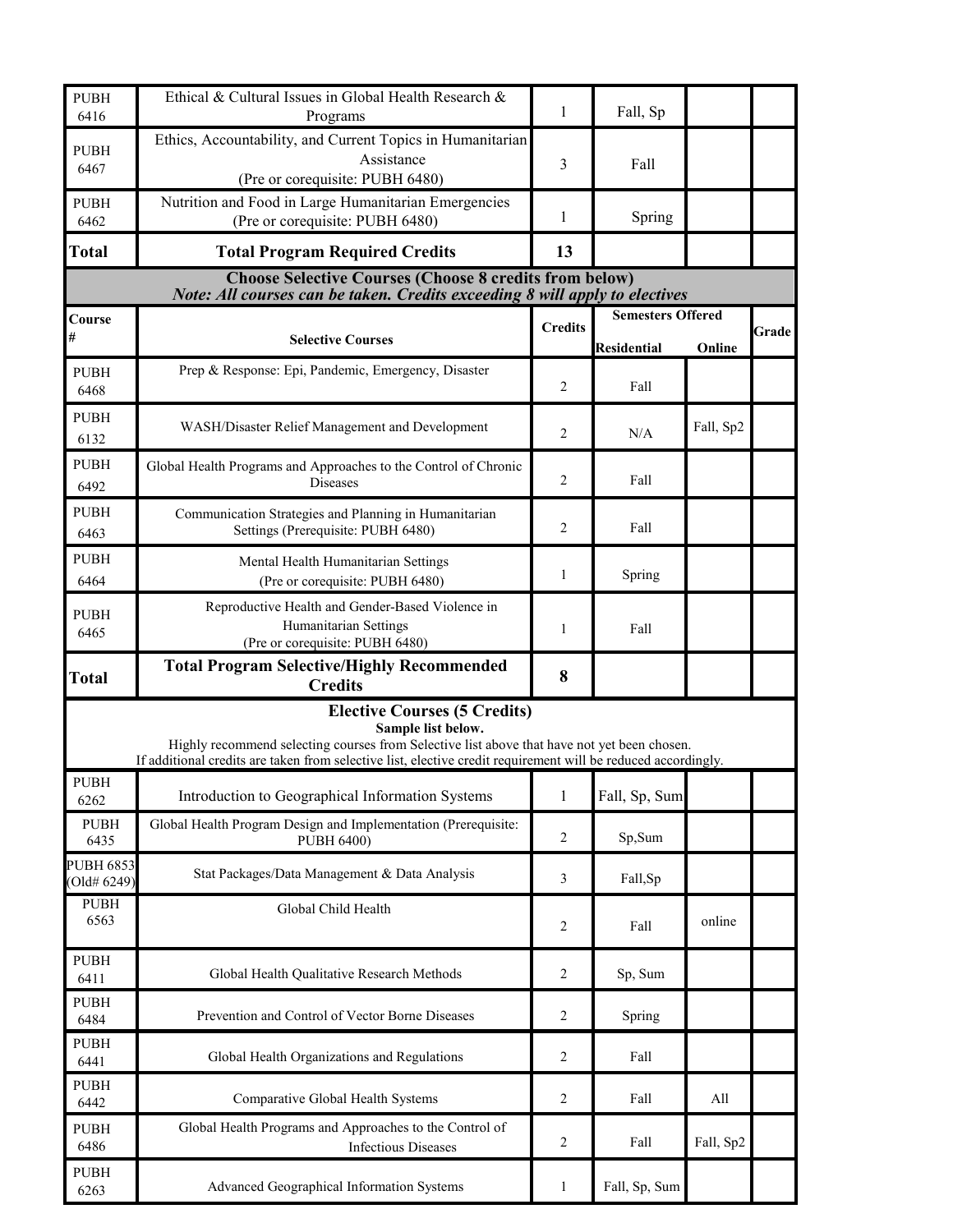| <b>PUBH</b><br>6455 | Global Vaccinology                                                                                                                     | 3              | Summer        | Sp1, Sum |  |
|---------------------|----------------------------------------------------------------------------------------------------------------------------------------|----------------|---------------|----------|--|
| <b>PUBH</b><br>6440 | Global Health Economics                                                                                                                | 2              | Spring        |          |  |
| <b>PUBH</b><br>6501 | Evaluation of Health Promotion and Disease Prevention<br>Programs                                                                      | 3              | Fall, Sp      |          |  |
| <b>PUBH</b><br>6445 | Quantitative Methods for Impact Evaluation Prerequisites:<br>(6002, 6412, 6501)                                                        | 3              | Fall          |          |  |
| <b>PUBH</b><br>6493 | Supply Chain Management                                                                                                                | 2              | Spring        |          |  |
| <b>PUBH</b><br>6436 | Global Health Program Management and Leadership                                                                                        | $\overline{2}$ | Fall, Sum     |          |  |
| <b>PUBH</b><br>6850 | Introduction to SAS for Public Health Research                                                                                         | 1              | Fall          |          |  |
| <b>PUBH</b><br>6851 | Introduction to R for Public Health Research                                                                                           | 1              | Fall          |          |  |
| <b>PUBH</b><br>6852 | Introduction to Python for Public Health Research                                                                                      | $\mathbf{1}$   | Fall          |          |  |
| <b>PUBH</b><br>6xxx | Any PUBH graduate level course may be substituted for an<br>elective course above. Other course(s) with advisor's advanced<br>approval | $1 - 3$        | Fall, Sp, Sum | A11      |  |
| <b>Total</b>        | <b>Elective Credits</b>                                                                                                                | 5              |               |          |  |
| <b>Total</b>        | <b>Degree Credits</b>                                                                                                                  | 45             |               |          |  |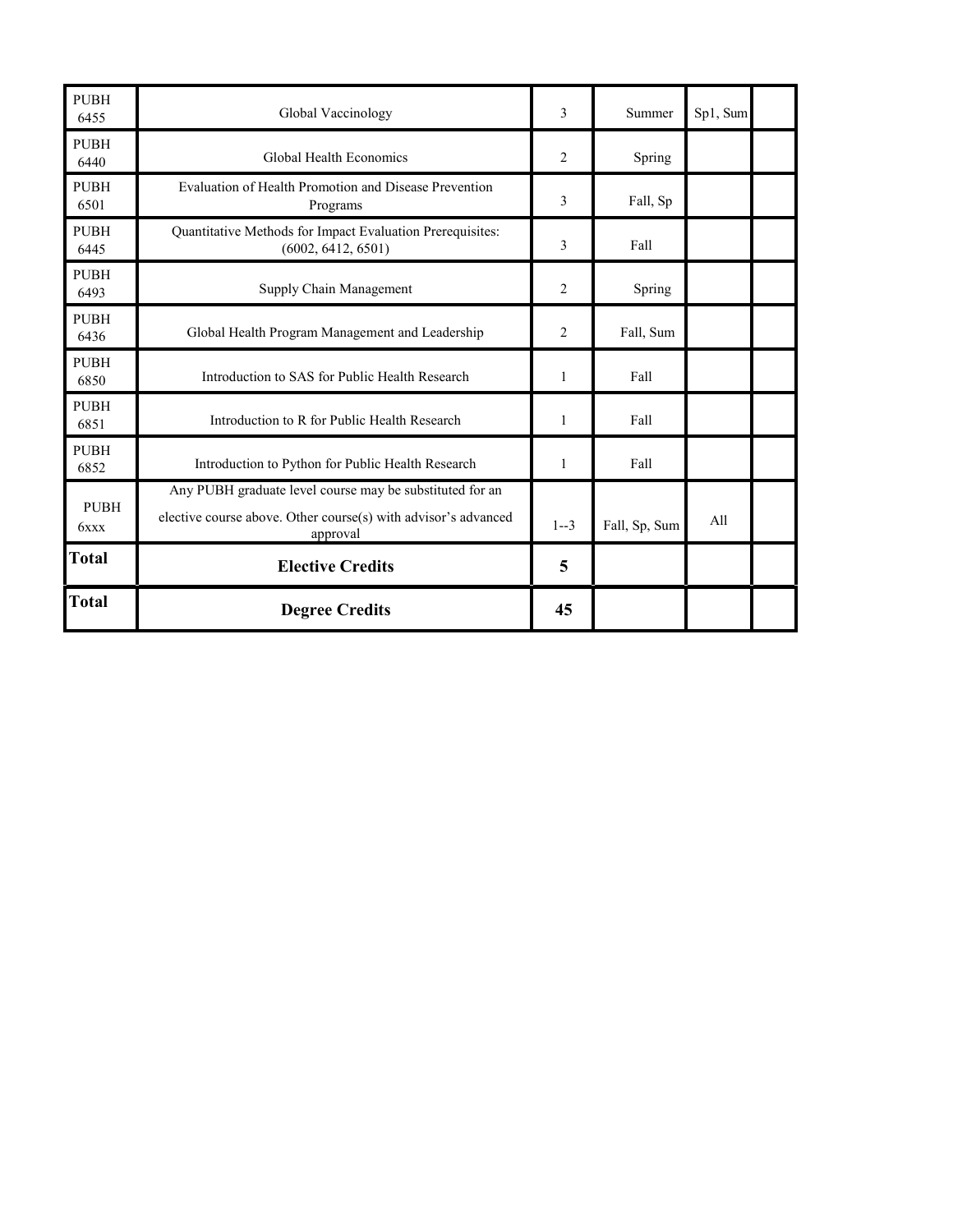## **Advising Tips**

Always see your advisor for course scheduling and sequencing strategies, but remember that proper course selection, fulfilling requirements, and on-time graduation are your responsibilities. The Master of Public Health (MPH) curriculum consists of four types of courses (45 credits):

As an accredited School of Public Health, students in all GWSPH MPH programs are also required to fulfill both an interprofessional team experience and an applied practice experience. GWSPH has incorporated these requirements into the curriculum as follows:

## Interprofessional Education (IPE) Experience:

• Following (or simultaneous to) enrollment in PUBH 6021 *Essentials in Public Health Practice & Leadership 1: Leading Self and Teams* (1-credit), students will be required to select an IPE experience from a host of options provided throughout your enrollment as a MPH student to participate in a one-time, case-based or activity-based learning experience. The IPE experience is a way to experience working with people from other professions/programs outside of public health. Students will have many opportunities to register for this zero-credit (no fee) IPE 'class' (PUBH 6023- *Interprofessional Education Experience*) and will receive credit upon successful completion. Note that students need to complete all core courses before completing IPE.

Applied Practice Experience (Practicum):

• The applied practice experience allows each student to individually demonstrate attainment of public health competencies. Information about the Practicum will be introduced in PUBH 6021 so students may begin planning for their practice experience. Detailed information and an introduction to the necessary tools will be provided by departmental practicum staff and faculty. Students are required to fulfill all requirements of the 120 hour Practicum experience to receive credit for this PUBH 6000. **Note: 6021 is a pre-requisite for 6022.**

Note that before completing the 120 hours practicum experience students must fulfill the following pre-requisites: 6002, 6003, 6400, 6416, 6480, 6021 and 6022

• Electives: There is a list of suggested electives but students are welcome to take any PUBH courses with advisor's approval. Also, students are encouraged to look at and take courses at the Elliott School of International Affairs related to humanitarian practice.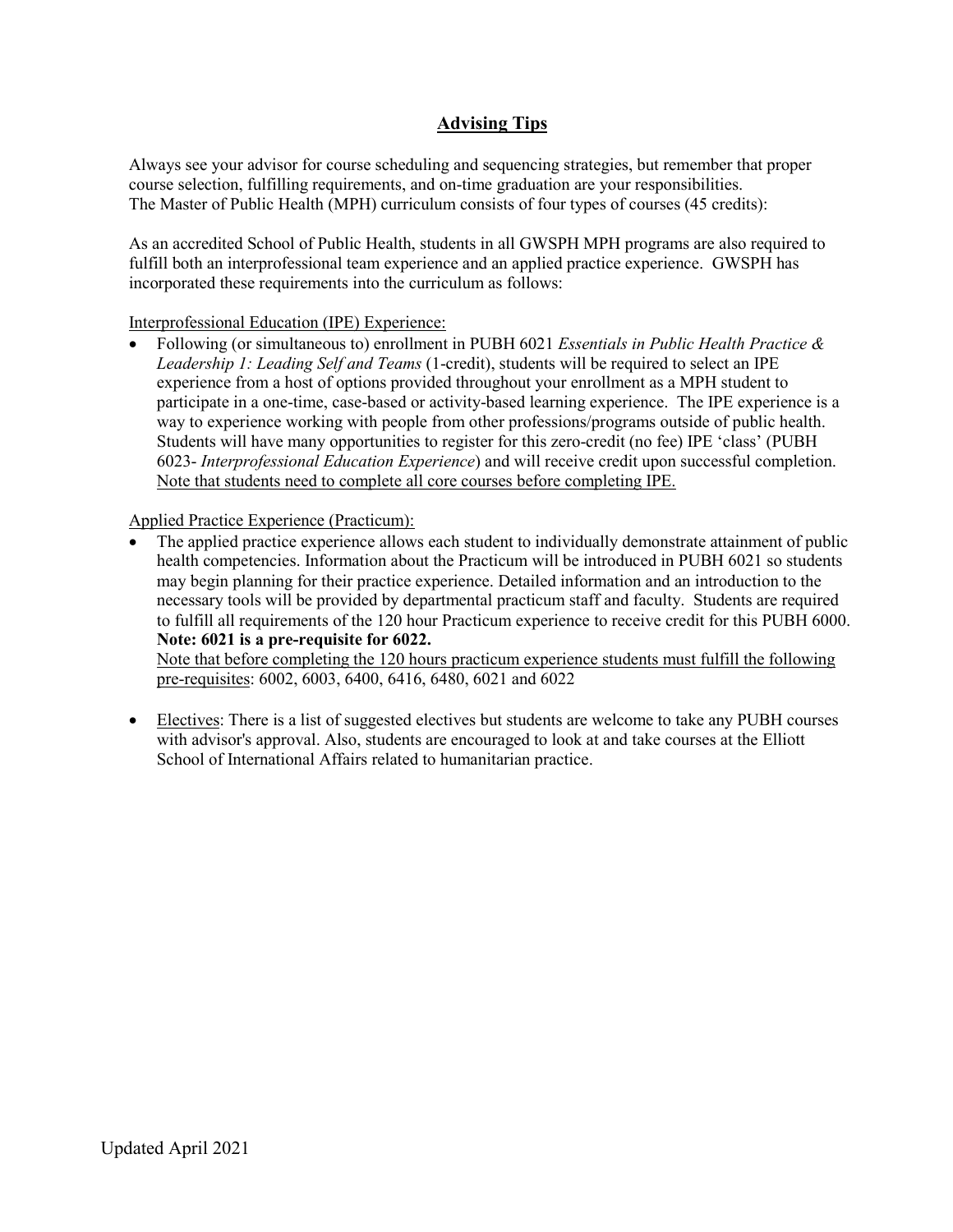## **Graduation Requirements**

- 1. **Graduate Credit Requirement:** 45 graduate credits are required.
- 2. **Course Requirements:** Successful completion of the Core Courses and the Program-Specific Courses are required.
- 3. **Practicum Requirement:** Students are required to fulfill all requirements of the Applied Practice Experience (Practicum) to receive credit for PUBH 6000.
- 4. **Interprofessional Education Experience (IPE):** Students are required to enroll and participate in an authorized IPE activity (PUBH 6023).
- 5. **Grade Point Requirement:** A 3.0 (B average) overall grade point average is required.
- 6. **Time Limit Requirement:** The degree must be completed within five years.
- 7. **Transfer Credit Policy:** Up to 12 graduate credits that have not been applied to a previous degree may be transferred to the MPH upon approval. Credits must have been earned from an accredited institution in the last 3 years with a grade point of 3.0 or better.
- 8. **CITI Training requirement:** All students are required to complete training regarding human subject protection regulation and the Health Insurance Portability and Accountability Act of 1996 (HIPAA). To fulfill this requirement, you must complete the Collaborative IRB Training Initiative (CITI) Course in The Protection of Human Research Subjects.
- 9. **Integrity Quiz & Plagiarism requirement**: All students are required to review the George Washington University Code of Academic Integrity and take the quiz within their first semester of study. The Code of Integrity and step-by-step instructions can be found here: <http://publichealth.gwu.edu/integrity>
- 10. **Professional Enhancement requirement**: Students must participate in 8 hours per degree program of advisor pre-approved Public Health-related lectures, seminars, and symposia, related to your field of study. Students must submit documentation of Professional Enhancement activities to the Office of Student Records. The documentation consists of the Professional Enhancement Form <http://publichealth.gwu.edu/academics/forms>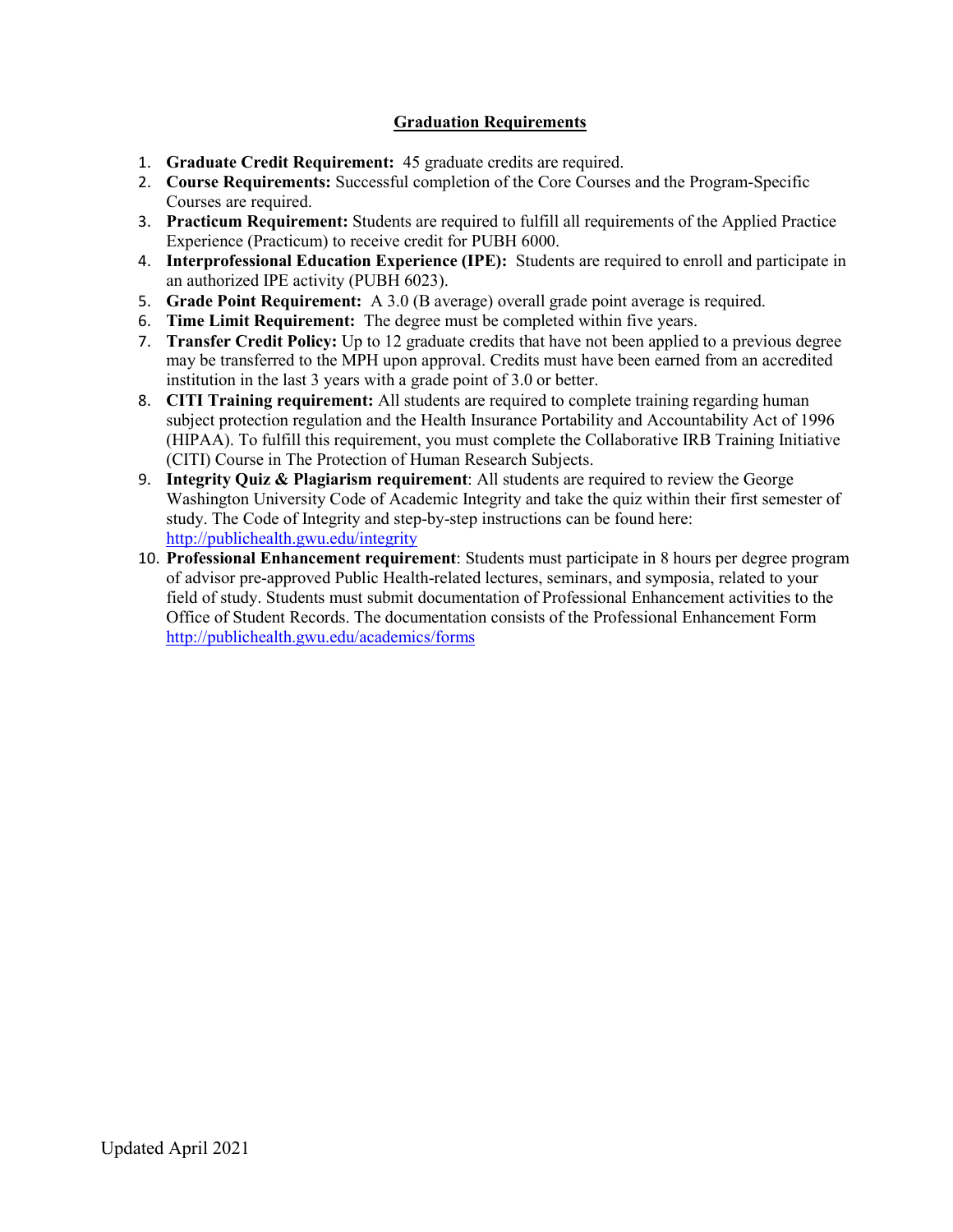#### **The Department of Global Health Humanitarian Health MPH Course Mapping Example 2020-2021**

The following are advising tips relating to course sequencing:

• All students must take PUBH 6400 Global Health Frameworks, PUBH 6480 Public Health in Complex Emergencies, and PUBH 6003 Principles and Practice of Epidemiology during their first fall semester.

The Humanitarian Health program contains a total of 6 electives credits that must be chosen from the list of elective courses provided in the program guide or approved by your advisor. Elective courses are often offered once per year, so students should plan which courses to take in advance. The 'Elective Course(s)' credits listed in the below course maps indicate the suggested distribution of these elective credits, but students can choose to distribute them however they feel fit. Students are advised to work with their advisor when deciding on electives.

| 1 <sup>st</sup> year Fall                                             |                | 1 <sup>st</sup> year Spring                                         |                | 1 <sup>st</sup> year Summer                         |                |  |
|-----------------------------------------------------------------------|----------------|---------------------------------------------------------------------|----------------|-----------------------------------------------------|----------------|--|
|                                                                       | <b>Credits</b> |                                                                     | <b>Credits</b> |                                                     | <b>Credits</b> |  |
| 6480 Public Health in Complex Emergencies                             | $\overline{2}$ | 6011 Environmental and Biological                                   | 3              | 6009 Fundamentals of Program Evaluation             | $\overline{2}$ |  |
|                                                                       |                | Foundations of Public Health                                        |                |                                                     |                |  |
| 6400 Global Health Frameworks                                         | 2              | 6002 Biostatistical Applications for Public<br>Health               | 3              | 6412 Global Health Quantitative Research<br>Methods | 3              |  |
| 6467 Ethics, Accountability and Current<br>Topics in Humanitarian Aid | $\mathfrak{Z}$ | 6464 Mental Health in Humanitarian Settings<br>(Selective)          |                | Elective course                                     | 3              |  |
| 6003 Principles and Practice of                                       | 3              | 6462 Nutrition and Food in Large                                    |                |                                                     |                |  |
| Epidemiology                                                          |                | Humanitarian Emergencies                                            |                |                                                     |                |  |
| 6021 Leading Self and Teams in Public<br>Health                       |                | 6007 Social and Behavioral Approaches to<br>Public Health           | $\overline{2}$ |                                                     |                |  |
| 6416 Ethical and Cultural Issues in GH<br>Research                    |                | 6012 Fundamentals of Health Policy: Public<br>Health and Healthcare | $\overline{2}$ |                                                     |                |  |
|                                                                       |                |                                                                     |                |                                                     |                |  |
| <b>Total semester credits</b>                                         | 12             | <b>Total semester credits</b>                                       | 12             | <b>Total semester credits</b>                       | 8              |  |
|                                                                       |                |                                                                     |                |                                                     |                |  |
| 2nd year fall                                                         |                | 2nd year spring                                                     |                | $2nd$ vear Summer                                   |                |  |
| 6463 Communication Strategies and                                     | $\overline{2}$ | 6419 Culminating Experience Part II                                 |                | Students often opt to work on their                 |                |  |
| Planning in Humanitarian Settings                                     |                |                                                                     |                | Culminating Experience over the summer              |                |  |
| (Selective)                                                           |                |                                                                     |                |                                                     |                |  |
| 6465 Reproductive Health and Gender-                                  |                | 6023 Interprofessional Education Experience                         | $\theta$       |                                                     |                |  |
| Based Violence in Humanitarian Settings                               |                |                                                                     |                |                                                     |                |  |
| 6132 WASH/Disaster Relief Management<br>$\overline{2}$                |                |                                                                     |                |                                                     |                |  |
| and Development (Selective)                                           |                |                                                                     |                |                                                     |                |  |
| 6410 Global Health Study Design                                       |                |                                                                     |                |                                                     |                |  |

Proposed course map 1: Allowing students to complete the program in 5 semesters.

Updated April 2021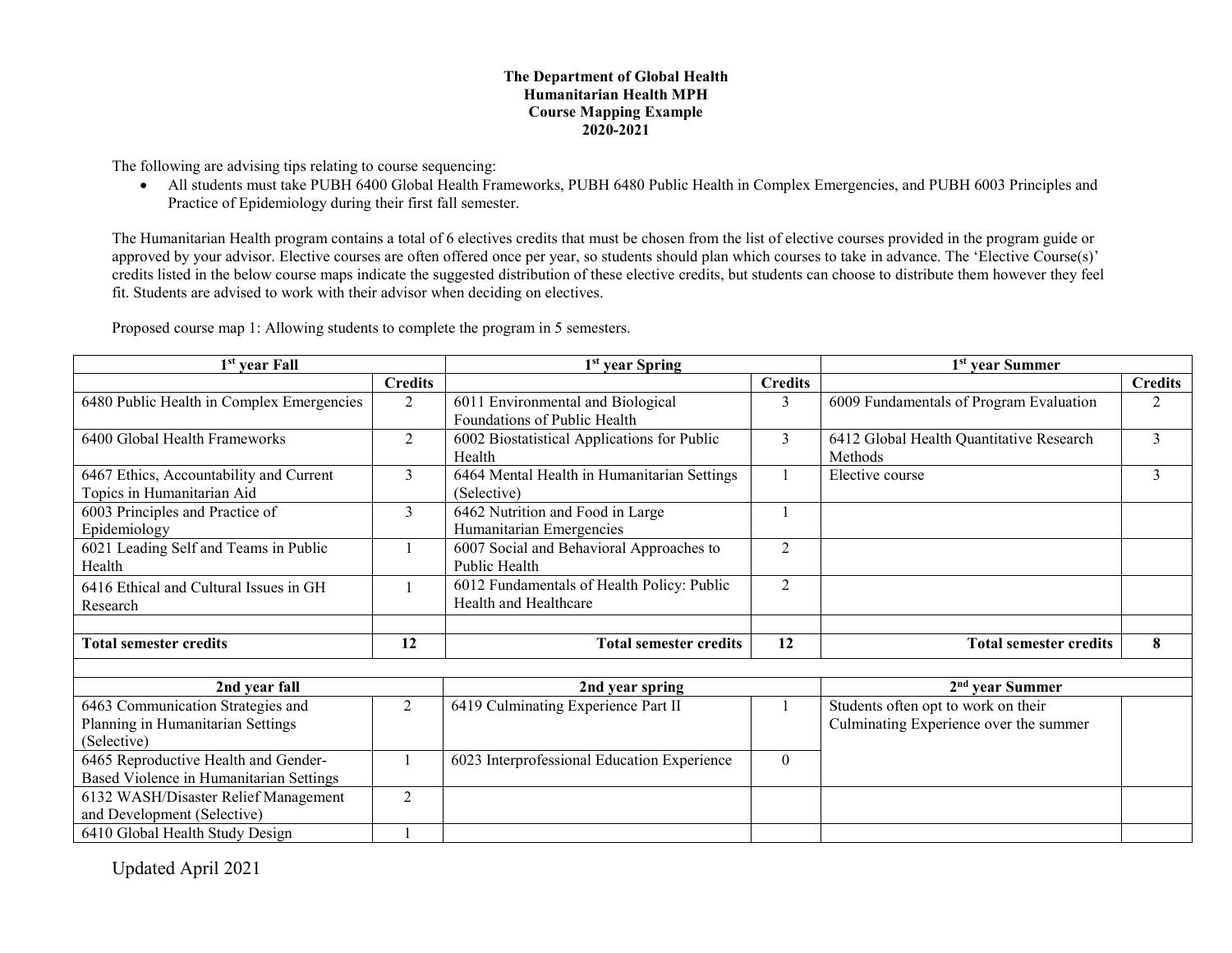| 6492 Global Health Programs and Control of |        |  |                               |              |
|--------------------------------------------|--------|--|-------------------------------|--------------|
| Chronic Diseases (Selective)               |        |  |                               |              |
| 6022 Managing Organizations and            |        |  |                               |              |
| Influencing Systems in PH                  |        |  |                               |              |
| 6468 Prep & Response: Epi, Pandemic,       | $\sim$ |  |                               |              |
| Emergency, Disaster (selective)            |        |  |                               |              |
|                                            |        |  |                               |              |
| 6418 Culminating Experience Part I         |        |  |                               |              |
|                                            |        |  |                               |              |
| <b>Total semester credits</b>              | 12     |  |                               |              |
|                                            |        |  | <b>Total semester credits</b> | $\mathbf{0}$ |

Proposed course map 2: Slower speed, allowing students to continue into their second summer. Most students will probably follow this.

| 1 <sup>st</sup> year Fall                  |                | 1 <sup>st</sup> year Spring                 |                | 1 <sup>st</sup> year Summer         |                |  |
|--------------------------------------------|----------------|---------------------------------------------|----------------|-------------------------------------|----------------|--|
|                                            | <b>Credits</b> |                                             | <b>Credits</b> |                                     | <b>Credits</b> |  |
| 6480 Public Health in Complex Emergencies  | $\overline{2}$ | 6007 Social and Behavioral Approaches to    | 2              | 6011 Environmental and Biological   | 3              |  |
|                                            |                | Public Health                               |                | Foundations of Public Health        |                |  |
| 6400 Global Health Frameworks              | $\overline{2}$ | 6012 Fundamentals of Health Policy: Public  | $\overline{2}$ | Elective(s)                         | $\overline{2}$ |  |
|                                            |                | Health and Healthcare                       |                |                                     |                |  |
| 6003 Principles and Practice of            | 3              | 6002 Biostatistical Applications for Public | $\overline{3}$ |                                     |                |  |
| Epidemiology                               |                | Health                                      |                |                                     |                |  |
| 6467 Ethics, Accountability, and Current   | 3              | 6462 Nutrition and Food in Large            |                |                                     |                |  |
| Topics in Humanitarian Settings            |                | Humanitarian Emergencies                    |                |                                     |                |  |
| 6021 Leading Self and Teams in Public      |                | 6464 Mental Health in Humanitarian Settings |                |                                     |                |  |
| Health                                     |                | (Selective)                                 |                |                                     |                |  |
|                                            |                | 6416 Ethical and Cultural Issues in GH      |                |                                     |                |  |
|                                            |                | Research and Programs                       |                |                                     |                |  |
|                                            |                |                                             |                |                                     |                |  |
| <b>Total semester credits</b>              | 11             | <b>Total semester credits</b>               | 10             | <b>Total semester credits</b>       | 5              |  |
|                                            |                |                                             |                |                                     |                |  |
| 2nd year Fall                              |                | $2nd$ year Spring                           |                | $2nd$ year Summer                   |                |  |
| 6492 Global Health Programs and Control of | $\overline{2}$ | 6412 GH Quantitative Research Methods       | 3              | 6023 Interprofessional Education    | $\theta$       |  |
| Chronic Diseases (Selective)               |                |                                             |                | Experience                          |                |  |
| 6463 Communication Strategies and          | $\overline{2}$ | 6418 Culminating Experience Part I          |                |                                     |                |  |
| Planning in Humanitarian Settings          |                |                                             |                |                                     |                |  |
| (Selective)                                |                |                                             |                |                                     |                |  |
| 6465 Reproductive Health and Gender-       |                | 6009 Fundamentals of Public Health Program  | $\overline{2}$ | 6419 Culminating Experience Part II |                |  |
| Based Violence in Humanitarian Settings    |                | Evaluation                                  |                |                                     |                |  |
| 6022 Managing Organizations and            |                | Electric(s)                                 |                |                                     |                |  |
| Influencing Systems in PH                  |                |                                             |                |                                     |                |  |
| 6468 Prep & Response: Epi, Pandemic,       | $\overline{2}$ | 6132 WASH/Disaster Relief Management and    | 2              |                                     |                |  |

Updated April 2021